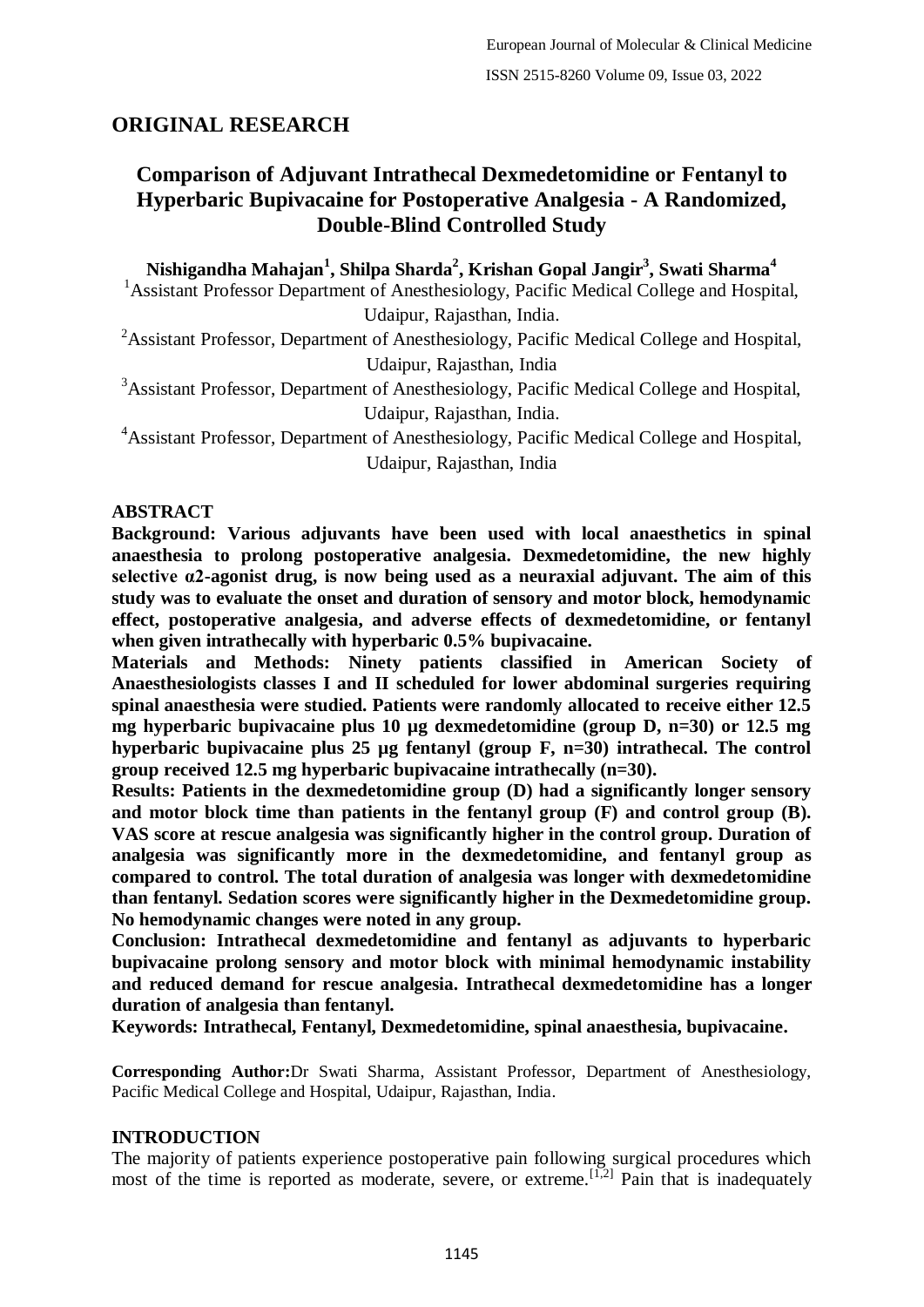controlled negatively affects the quality of life, recovery and increases the risk of complications.<sup>[3]</sup> Thus preoperative, intraoperative, and postoperative interventions and management strategies including multimodal analgesia or use of a variety of analgesics or techniques are devised to reduce and mitigate postoperative pain. Randomized trials have shown that multimodal analgesia offers additive or synergistic effects by exhibiting different mechanisms of action and is effective in relieving pain compared with single-modality interventions.[4-6]

Spinal anaesthesia is a technique of choice for below diaphragm surgeries.[7] A common problem during lower abdominal surgeries under spinal anaesthesia is visceral pain, nausea, and vomiting.<sup>[8]</sup> Spinal anaesthesia with  $0.5\%$  bupivacaine is the most commonly used technique for sub umbilical surgeries. Bupivacaine is an amide local anaesthetic with a prolonged duration of action and lower incidence of transient radicular symptoms.<sup>[9]</sup> Intrathecal hyperbaric bupivacaine had a more rapid onset of the sensory blockade at the 4<sup>th</sup>thoracic vertebra (T4) level than isobaric bupivacaine.<sup>[10]</sup> However, high doses of intrathecal bupivacaine may lead to myocardial depression, arrhythmias, and heart block.<sup>[11]</sup>

To maximize the quality and duration of anaesthesia as well as postoperative analgesia, several adjuvants are added to bupivacaine.<sup>[12]</sup> The addition of fentanyl to hyperbaric bupivacaine improves the quality of intraoperative and early postoperative subarachnoid blocks.<sup>[13]</sup> However, the use of opioids with bupivacaine has associated disadvantages of pruritus and respiratory depression. $^{[13]}$ 

Dexmedetomidine, a highly selective α2-agonist, is under evaluation as a neuraxial adjuvant since it gives good quality of intraoperative and prolonged postoperative analgesia with minimal side effects providing stable hemodynamic conditions.<sup>[12,14,15]</sup> Dexmedetomidine is approved by the Food and Drug Administration (FDA) as a short-term sedative for ventilated intensive care unit (ICU) patients. Hyperbaric bupivacaine in spinal anaesthesia with intrathecal 5 μg dexmedetomidine produces a favourable postoperative analgesic effect with minimal side effects.[8,12,14,16]

Although various studies have compared dexmedetomidine and fentanyl with isobaric bupivacaine, there are fewer studies comparing the addition of dexmedetomidine to hyperbaric bupivacaine with fentanyl to hyperbaric bupivacaine.<sup>[8,12,14]</sup> Thus, this study was undertaken to compare fentanyl and dexmedetomidine as an adjuvant to hyperbaric bupivacaine in lower abdominal surgeries, with an aim to study and compare the changes in characteristics of spinal blockade, degree and duration of post-operative analgesia, duration and degree of motor and sensory blockade and hemodynamic and associated adverse effects.

# **MATERIALS & METHODS**

## **Study Population**

A prospective, randomized, double-blind, single centre study was conducted in patients presenting for elective lower abdominal surgeries under spinal anaesthesia. Following study approval from the institutional ethics committee the study was initiated. All patients gave a written informed consent prior to study participation. Study inclusion criteria were as per American Society of Anaesthesiologists (ASA)-physical status I or II of either sex, aged between 18–65 years.<sup>[17]</sup> Exclusion criteria were: patients allergic to drug, with heart block/dysrhythmia, or those on therapy with adrenergic receptor antagonists, calcium channel blockers, and/or angiotensin converting enzyme inhibitors. Patients with local skin infection on the back, with severe spinal deformities and coagulation abnormalities, were also excluded.

## **Study Investigations**

All the patients were evaluated and assessed preoperatively for history of medical and surgical illness. Investigations included haemoglobin, total and differential leucocyte count,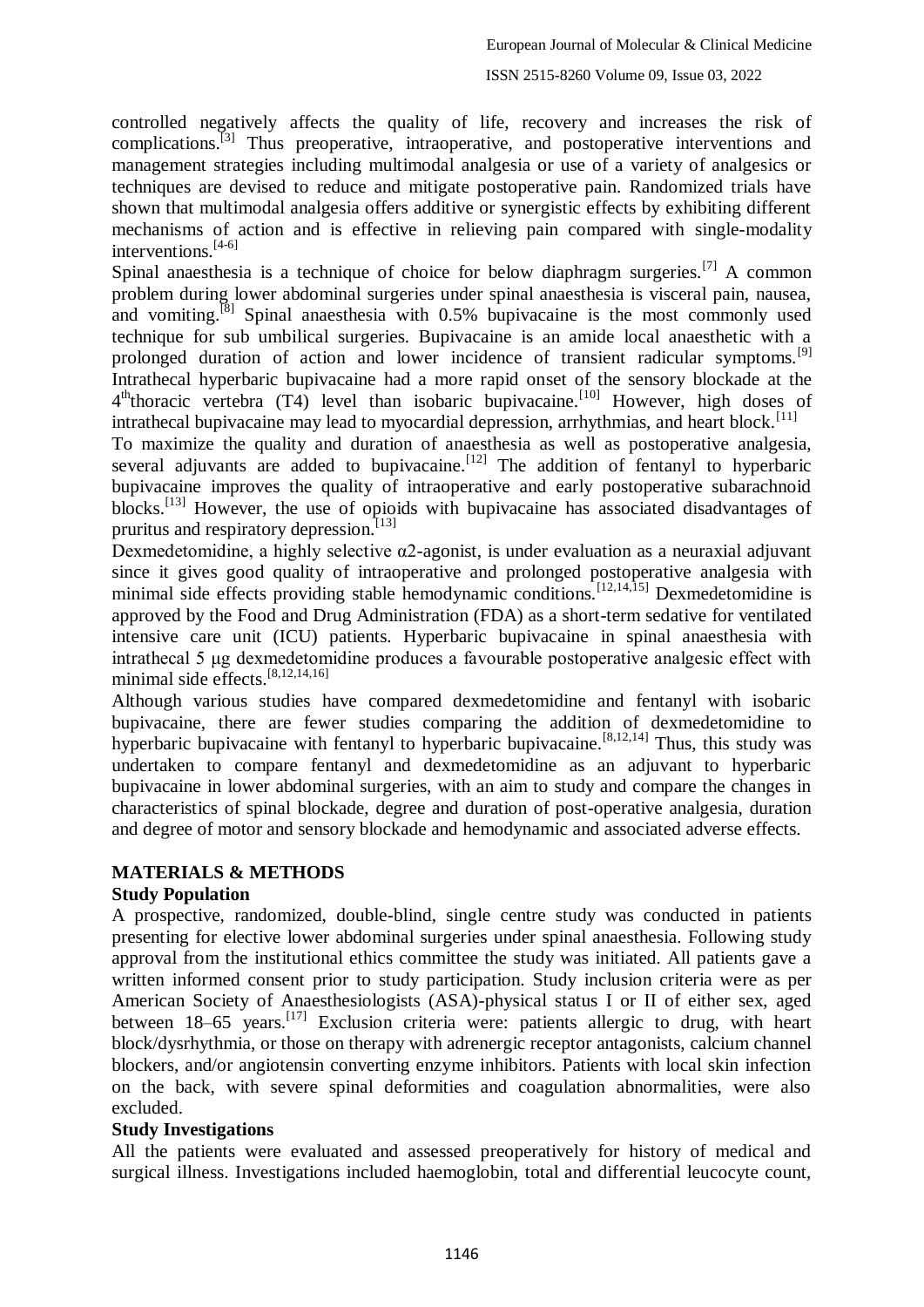platelet count, blood sugar level, blood urea, serum creatinine, coagulation profile and electrocardiogram. Specific additional investigations were done whenever necessary.

#### **Treatment**

Before induction of anaesthesia, ninety patients were randomly divided  $(1:1:1)$  in one of the three groups. Patients in group B received 12.5 mg of 0.5% hyperbaric bupivacaine plus 0.5 ml NS, group F received 12.5 mg of 0.5% hyperbaric bupivacaine plus inj. fentanyl 25 µg, and group D received 12.5 mg of 0.5% hyperbaric bupivacaine plus inj. dexmedetomidine 10 µg and 0.4 ml NS. The total volume of injectate administered intrathecally was 3 ml in all three groups.

#### **Anaesthesia Procedure**

All patients received alprazolam 0.25 mg and omeprazole 20 mg on the night before surgery and were fasted for 6 hours preoperatively. As a premedication, all patients received injection glycopyrrolate 0.004 mg/kg intramuscularly. Patients were continuously monitored with automated non-invasive blood pressure, pulse oximetry, and electrocardiogram. A 20G peripheral venous access was secured and the patients were preloaded with intravenous crystalloid infusion, prior to subarachnoid block.

Subarachnoid block was given in the sitting position under due aseptic precautions. 25G Quincke tip spinal needles were introduced through L3–L4 interspaces in sitting position using aseptic precautions. Once free and clear flow of cerebrospinal fluid was obtained, the drug was injected. Patients were then made supine, and the operation table was kept straight in neutral position. All patients received oxygen by mask at the rate of 4 lit/min. No intraoperative sedation or other analgesic was given to any of the patients.

#### **Study Assessments**

Intraoperatively vitals were monitored. Onset of highest level of sensory block and regression of sensory level by 2 segments was assessed by pinching the skin with a forcep in the midclavicular line bilaterally in the cephalad direction every 2 min for the first 20 min and then every 5-10 min. Duration of motor blockade and surgery was noted in minutes. Postoperative pain was assessed by Visual Analogue Scale (VAS) at 0 min, 2 hr, 4hr, 6hr, 8 hr, 10hr and 12hr. Time of first post-operative pain (VAS >4) complained by patients was noted wherein rescue analgesia was provided with inj. diclofenac sodium 75 mg intramuscularly. Pain assessment with VAS was determined before rescue analgesia was administered. Modified Ramasay sedation scale was used for assessing the degree of sedation.<sup>[18]</sup>

All patients were monitored for adverse effects like restlessness, nausea, vomiting, pruritus, respiratory depression, sedation, and hypotension, which if observed were treated accordingly.

## **Statistical Analysis**

Statistical analysis was done using the Statistical Package for Social Science (SPSS15.0 Evaluation version). Data are expressed as either mean and standard deviation or numbers and percentages.[19] Continuous covariates were compared using analysis of variance (ANOVA). The comparison was studied using the Mann-Whitney U test or Chi-square test or Fisher's exact test or Kruscal Wallis as appropriate, with the p value <0.05 considered statistically significant.

## **RESULTS**

A total of 90 patients were included in the study and randomized to the either treatment groups (n=30 each). The treatment groups were comparable with respect to age, gender and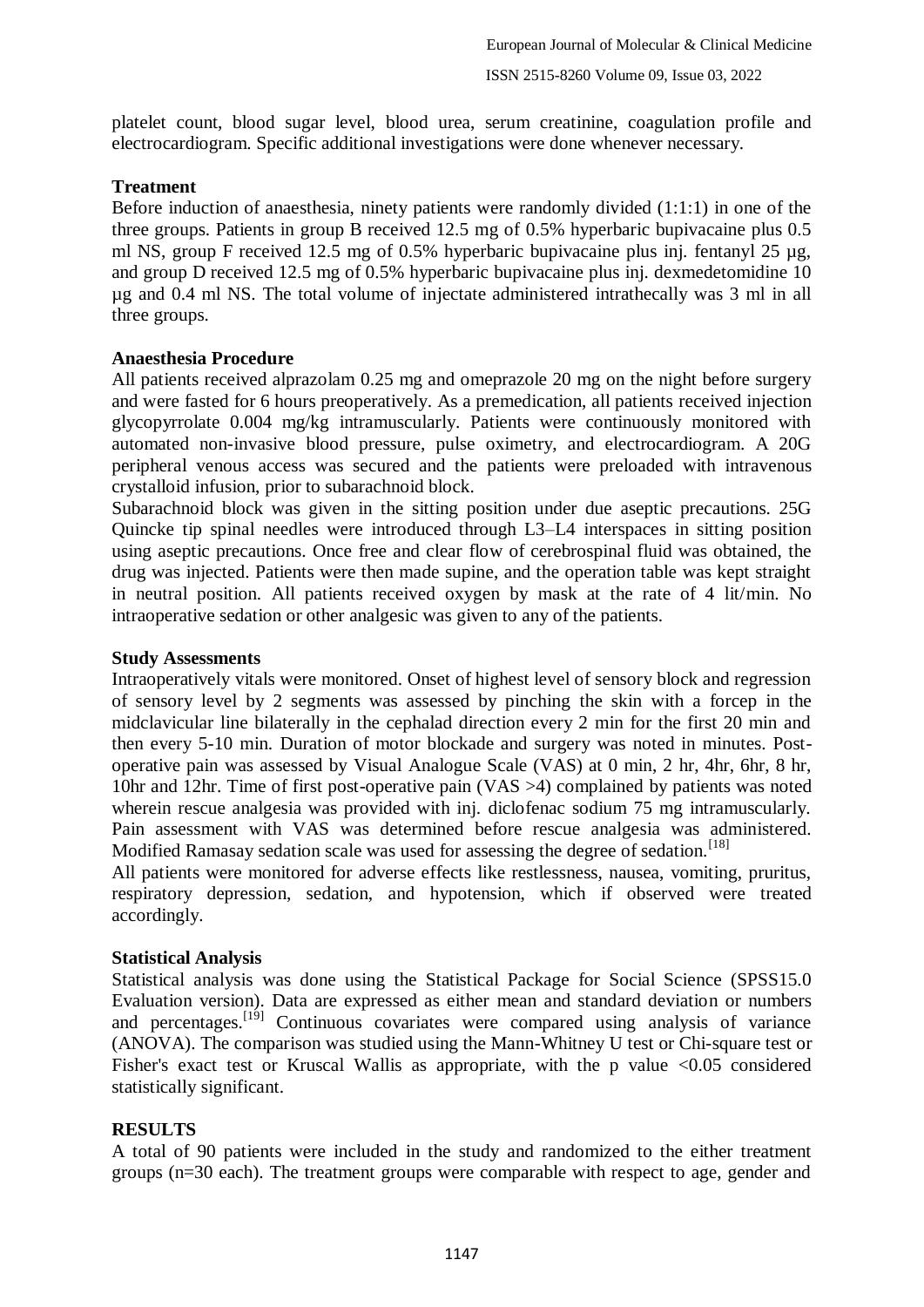ASA distribution, and duration of surgery status [Table 1]. There was no significant difference (p>0.001) in the groups baseline characteristics. [Table 1].

| <b>Parameter</b>                 | <b>Group B</b>    | <b>Group F</b>    | <b>Group DI</b>   | p-value |
|----------------------------------|-------------------|-------------------|-------------------|---------|
|                                  | $(n=30)$          | $(n=30)$          | $(n=30)$          |         |
| Age (years), mean $\pm$ SD       | $45.50 \pm 15.26$ | $46.63 \pm 15.28$ | $44.30 \pm 15.53$ | 0.841   |
| Gender, $n$ $(\%)$               |                   |                   |                   |         |
| Male                             | 21(70)            | 22(73.3)          | 21(70)            | 0.999   |
| Female                           | 9(30)             | 10(33.3)          | 9(30)             |         |
| $ASA$ (I:II)                     | 17:13             | 19:11             | 15:15             | 0.623   |
| (min),<br>Duration of<br>surgery | $60.33 \pm 16.34$ | $62.33 \pm 14.06$ | $65.17 \pm 13.23$ | 0.44    |
| mean $\pm$ SD                    |                   |                   |                   |         |

#### **Table 1:Baseline characteristics**

ASA, American Society of Anaesthesiologist; SD, standard deviation.

#### **Sensory and Motor block**

The characteristics of sensory and motor block are summarized in Table 2. There was no difference between the groups B, F and D in the highest level of block achieved amongst them (T6, T7 and T8, respectively). However, the time required to achieve highest level of spinal anaesthesia was significantly less in groups F and D as compared to group B. Block regression was slower with addition of fentanyl and dexmedetomidine as compared to hyperbaric bupivacaine alone [Table 2]. Block regression was much slower with intrathecal dexmedetomidine when compared with fentanyl group. Time to two segment regressions were significantly more with intrathecal dexmedetomidine when compared to bupivacaine and fentanyl [Table 2]. Duration of motor blockade was significantly highest with intrathecal dexmedetomidine as compared to intrathecal fentanyl which was higher than bupivacaine. The time to receive rescue analgesic was significantly longer in group D as compared to group F which in turn was greater than group B.

| <b>Parameter</b>            | <b>Group B</b>     | <b>Group F</b>               | <b>Group D</b>     | p-value         |
|-----------------------------|--------------------|------------------------------|--------------------|-----------------|
|                             | $(n=30)$           | $(n=30)$                     | $(n=30)$           |                 |
| Highest level of spinal     | 7:4:19             | 7:4:19                       | 5:5:20             | 0.97            |
| blockade (T6:T7: T8)        |                    |                              |                    |                 |
| Time required for highest   | $5.73 \pm 1.36$    | $4.40 \pm 0.93$ <sup>*</sup> | $4.50 \pm 0.82^*$  | $\approx 0.001$ |
| spinal level (min)          |                    |                              |                    |                 |
| Time<br>2<br>segment<br>to  | $72.36 \pm 7.04$   | $82.83 \pm 8.48$             | $114.17 \pm 6.31$  | < 0.001         |
| of<br>regression<br>sensory |                    |                              |                    |                 |
| level (min)                 |                    |                              |                    |                 |
| of<br>Duration<br>motor     | $134.33 \pm 8.98$  | $166.50 \pm 8.72$            | $423.00 \pm 12.50$ | < 0.001         |
| blockade (min)              |                    |                              |                    |                 |
| Time to rescue analgesia    | $124.33 \pm 19.06$ | $232.33 \pm 12.02$           | $310.00 \pm 10.99$ | < 0.001         |
| (min)                       |                    |                              |                    |                 |

**Table 2: Sensory and motor block and rescue analgesic requirement**

#### **Visual Analog Scale Score**

At two hours the median VAS score was least in subjects receiving intrathecal dexmedetomidine when compared with intrathecal fentanyl, which was less than bupivacaine alone. This trend was also maintained at four hours also [Table 3].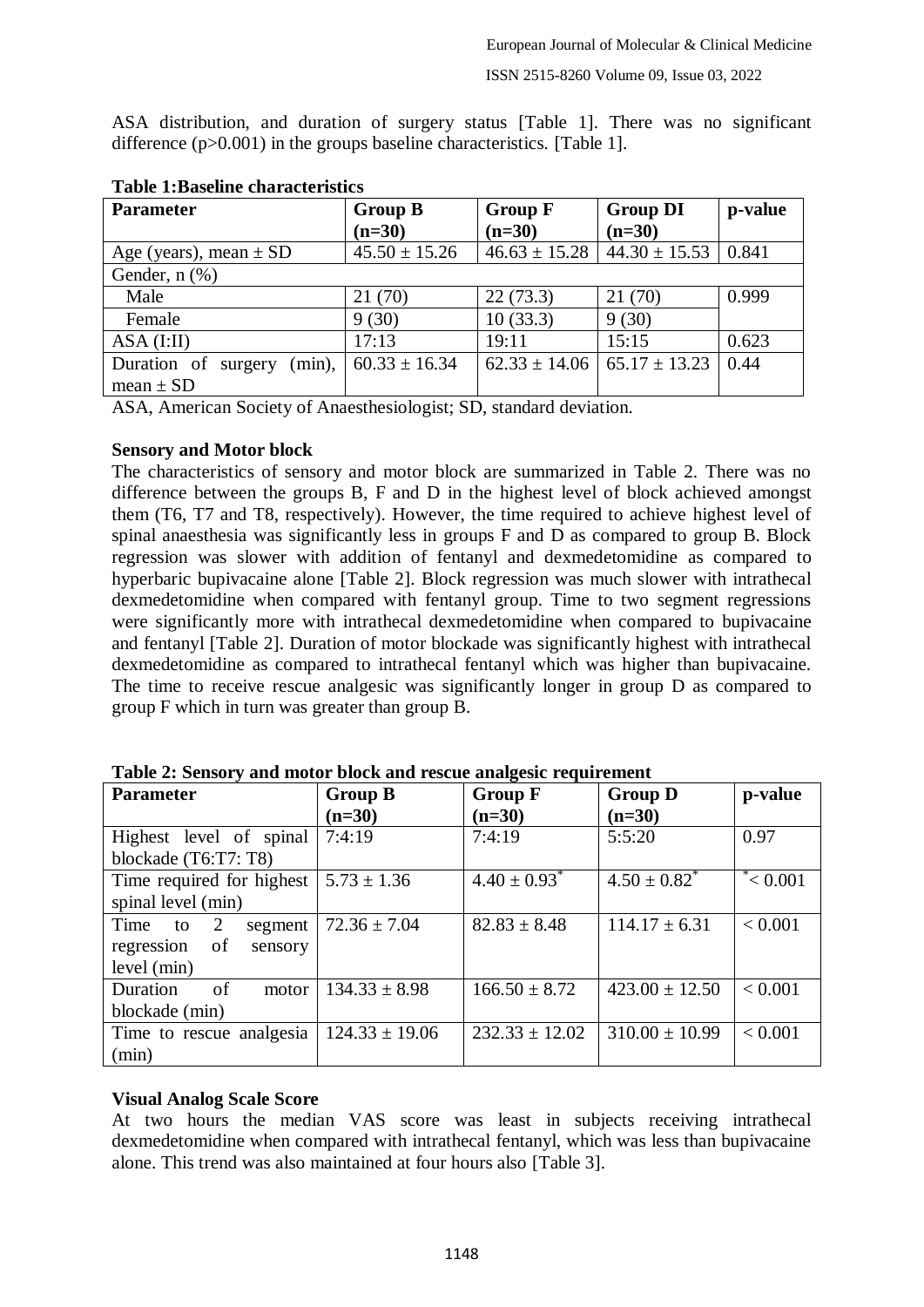| <b>Parameter</b>              | <b>Group B</b><br>$(n=30)$ | <b>Group F</b><br>$(n=30)$ | <b>Group D</b><br>$(n=30)$ | p-value |
|-------------------------------|----------------------------|----------------------------|----------------------------|---------|
| <b>Median VAS score</b>       |                            |                            |                            |         |
| At 120 mins                   | 3                          | 2                          | 0.5                        | < 0.001 |
| At 240 mins                   |                            | 3                          | $\overline{2}$             | < 0.001 |
| VAS score at rescue analgesia |                            |                            |                            |         |
| Median                        | 5.5                        | 4                          | $\overline{4}$             | < 0.001 |
| $4, n$ (%)                    | 5(16.66)                   | 16(53.3)                   | 16(53.3)                   |         |
| 5, $n$ (%)                    | 10(33.33)                  | 10(33.3)                   | 13(43.33)                  |         |
| 6, $n$ (%)                    | 9(30)                      | 4(13.33)                   | 1(3.33)                    |         |
| $7, n$ (%)                    | 4(13.33)                   | O                          |                            |         |
| $8, n$ (%)                    | 2(6.66)                    |                            |                            |         |

#### **Table 3: VAS scores**

VAS, visual analog scale.

The VAS scores were also compared when first rescue analgesia was administered. Half of the patients had a VAS score of 4 in group D and F at rescue analgesia time. None of the patients in group F and D had a VAS score above 7 when rescue analgesia was given as compared to group B wherein 6 patients (20%) had a VAS score >7. Only one patient had a VAS score of 6 in comparison to 4 patients in group F and 9 patients in group B, inferring a lower VAS score at rescue analgesic requirement time for group receiving dexmedetomidine.

## **Haemodynamic and Sedation Score**

All patients of all groups remained hemodynamically stable intraoperatively as determined by measurement of pulse rate and mean arterial pressure as measured every 5 min up to 30 min (data not shown). The sedation score was higher in group D patients. The mean sedation score was  $3.3\pm0.59$  in group D as compared to  $2.5\pm0.63$  in group F and  $1.9\pm0.30$  in group B which was statistically significant  $(p<0.001)$ . [Figure 1] presents the details of proportion of patients with sedation scores in each group.



**Figure 1: Comparative sedation score**

# **Adverse Effects**

Group B patients did not have any side effects while 3 patients experienced itching in group F and 1 patient had hypotension in group D.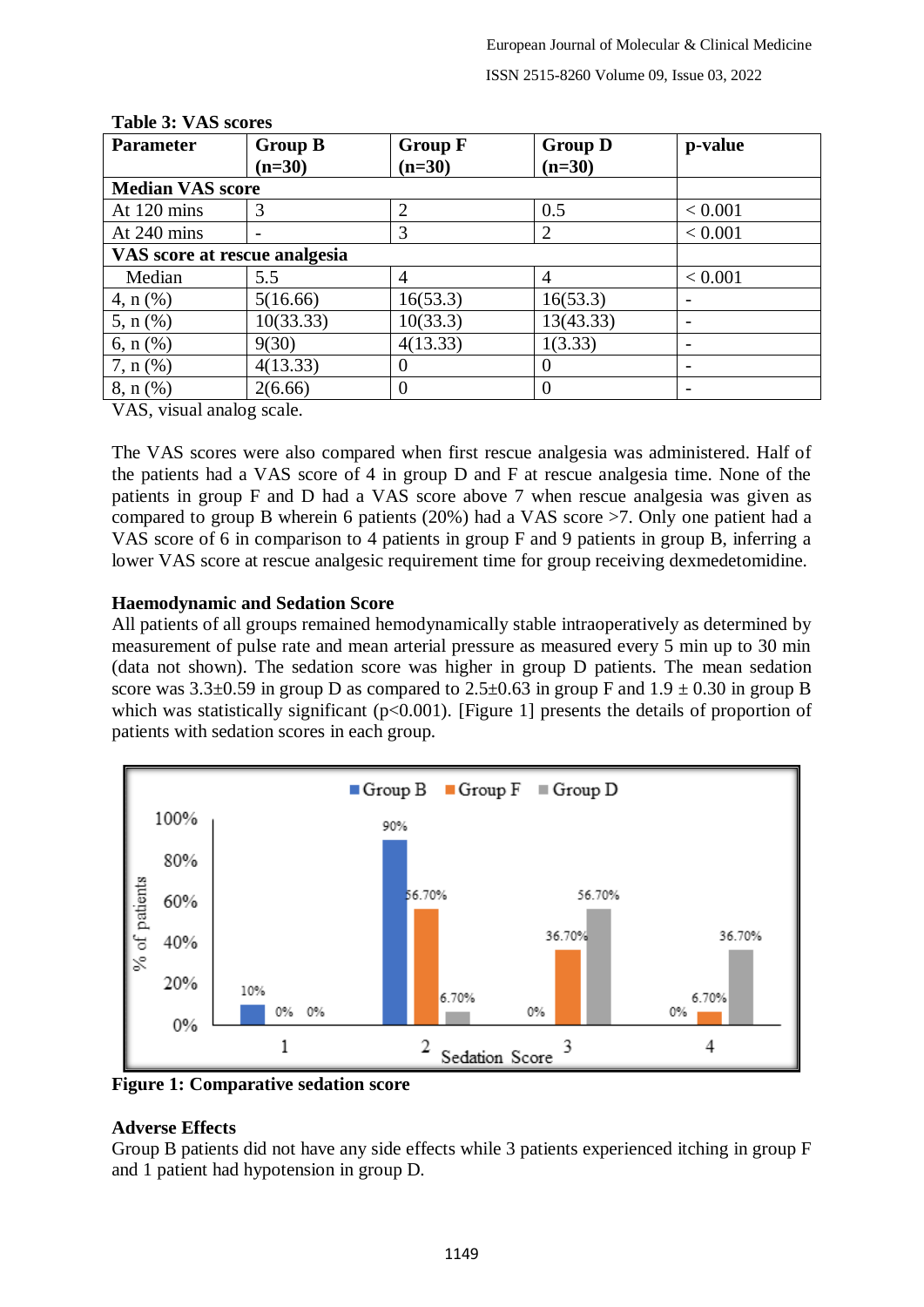## **DISCUSSION**

Central nervous system (CNS) sensitization occurs following surgical incision resulting in amplification of post-operative pain. Prevention of altered central processing reduces postoperative pain and accelerates recovery.[20] Subarachnoid block is routinely administered for lower abdominal procedures to optimize and prolong the quality and duration of postoperative pain relief.<sup>[21]</sup>

Use of adjuvants with local anaesthetics in the subarachnoid space has several advantages like ease of administration, prolonged pain relief after a single dose, minimal chances of systemic overdoses along with reduced number of painful intramuscular injections required post-operatively as rescue analgesia. They are also safe to be used in patients where NSAID's are contraindicated.[21-23]

Intrathecal α2-adrenoceptor agonists prolong the motor and sensory block of local anaesthetics by binding to presynaptic C-fibres and postsynaptic dorsal horn neurons.<sup>[12]</sup> Intrathecal  $\alpha$ 2-receptor agonists have been found to have antinociceptive action for both somatic and visceral pain.<sup>[24,25]</sup> Fentanyl is a lipophilic  $\mu$ -receptor agonist opioid. Intrathecally, fentanyl exerts its effect by combining with opioid receptors in the dorsal horn of spinal cord and may have a supraspinal spread and action.<sup>[26]</sup>

Studies comparing combination of local anaesthetics and intrathecal dexmedetomidine versus intrathecal fentanyl are lacking. This randomised double blind controlled study was done to compare the efficacy and safety of intrathecal fentanyl and intrathecal dexmedetomidine for post-operative analgesia in combination with bupivacaine. It was performed on ninety patients presenting for elective lower abdominal surgeries under spinal anaesthesia with ASA physical status I or II. These patients before induction of anaesthesia were randomised to three groups, with 30 patients in each group. Group b received 12.5 mg of 0.5% hyperbaric bupivacaine +0.5ml NS; group F received 12.5 mg of 0.5% hyperbaric bupivacaine + inj. fentanyl 25  $\mu$ g while group D received 12.5 mg of 0.5% hyperbaric bupivacaine + inj. dexmedetomidine 10 µg+ 0.4 ml ns. A number of animal studies conducted using intrathecal dexmedetomidine at a dose range of 2.5–100 μg did not report any neurologic deficits with its use.<sup>[27-29]</sup> In our study, the intrathecal dose of dexmedetomidine selected was based on previous animal studies.[30]

All groups had similar baseline characteristics including duration of surgery. Also, the maximum sensory levels achieved in all three groups were comparable (T6-T8), a result like the study conducted by Gupta et al.<sup>[8]</sup> The time required to achieve peak sensory level was less with intrathecal dexmedetomidine and fentanyl when compared to the control group although onset of sensory blockade was comparable with fentanyl and dexmedetomidine. Similar results were observed by Gupta et al.  $[8]$ 

In the present study, duration of sensory block was longer with intrathecal fentanyl and dexmedetomidine when compared to control group. These results are like those observed by Al Mustafa et al.<sup>[14]</sup> wherein a study on 66 patients undergoing urological procedures reported regression of sensory level by two segments which was significantly prolonged in the group receiving intrathecal dexmedetomidine 10 µgas compared to the groups receiving plain bupivacaine and dexmedetomidine 5 µg.

In the present study, intrathecal dexmedetomidine provides longest duration of motor block than fentanyl, which in turn is longer than the control arm with bupivacaine alone. Kuusniemi et al., also reported longer duration of motor block with fentanyl when added as an adjuvant when compared to bupivacaine alone while study of Ghanem et al., concluded that bupivacaine supplemented with 5 µg dexmedetomidine showed prolonged motor and sensory block compared with 25  $\mu$ g fentanyl.<sup>[12,15,31]</sup>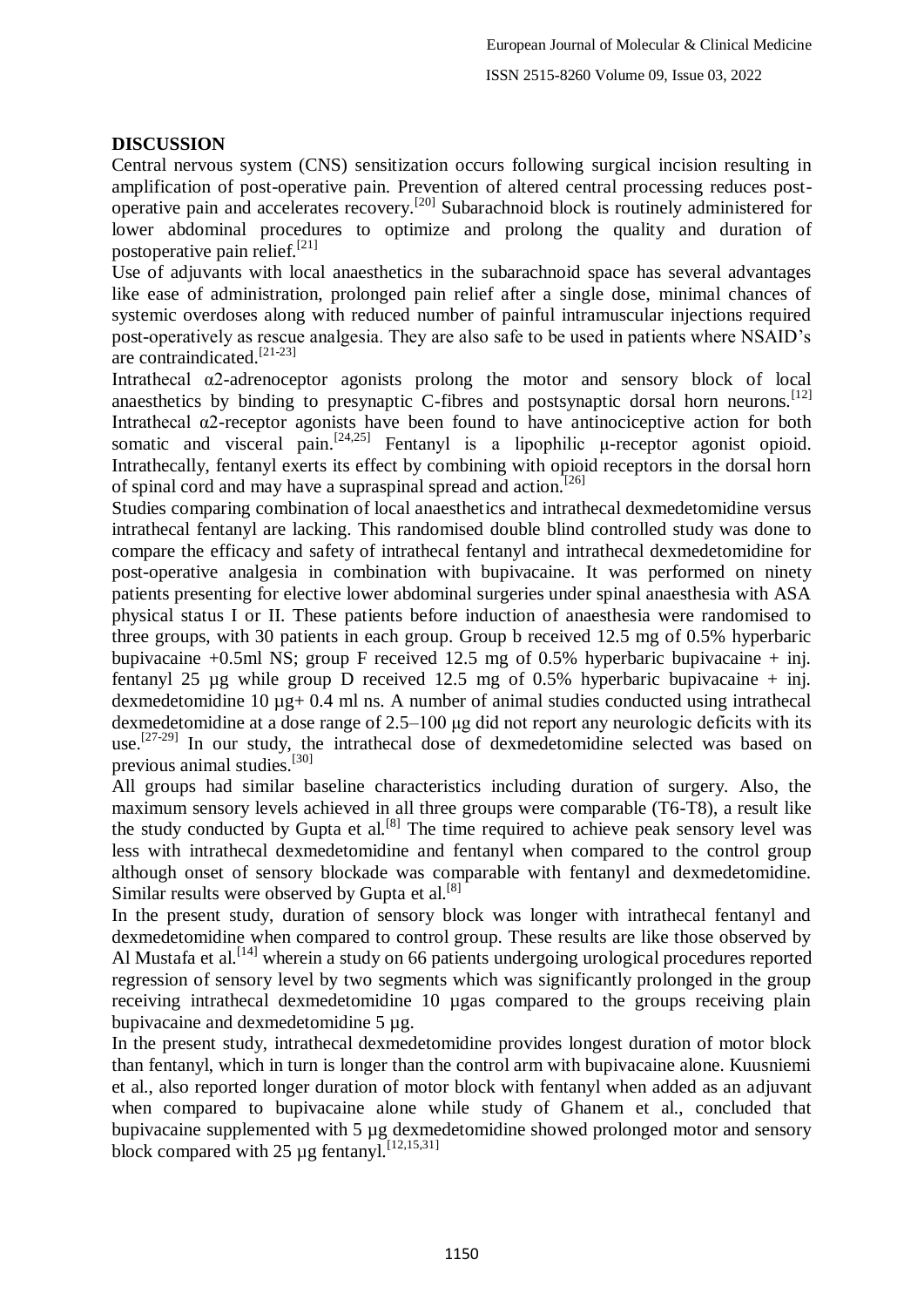In the present study, degree of analgesia was better with fentanyl and dexmedetomidine in the post-operative period at 2 hrs as compared to the control group. At 4 hrs median VAS score was higher in fentanyl group when compared to dexmedetomidine group inferring that dexmedetomidine provides better degree of pain relief for a longer duration of time. Also, at the time of rescue analgesia the VAS score was low with use of dexmedetomidine and fentanyl. A study comparing bupivacaine with and without fentanyl as adjuvant also concluded that intrathecal 20 µg fentanyl significantly improved the quality of analgesia; prolonged the duration of bupivacaine in spinal anaesthesia and delayed the analgesic requirement in the early post-operative period. Number of studies concluded that pain scores were significantly lower with intrathecal dexmedetomidine at rest, at 8 and 12 hrs and on movement at 4, 8 and 12 hrs.<sup>[32,33]</sup>

The sedation score was higher with the use of intrathecal dexmedetomidine when compared to fentanyl and control arm; a finding in line with the study of Guptal et al.<sup>[8]</sup> At a lower dose (3  $\mu$ g) possibly the observations would have been different as reported by Kanazi et al.<sup>[34]</sup>

There were no instances of bradycardia or hemodynamic changes in any of the three groups. As far as adverse effects were observed, only one patient receiving dexmedetomidine developed hypotension which was treated with boluses of 6 mg of mephentermine and i.v fluids. Three patients of fentanyl group complained of itching. None of the patients had respiratory depression, episodes of desaturation, urinary retention, headache, nausea, vomiting, shivering or high /total spinal.

The study included a single centre small study with patient pool of ASA I/II only. VAS, a subjective tool was used for assessment of analgesia, which may have led to measurement bias.

## **CONCLUSION**

Dexmedetomidine 12.5 µg seems to be an attractive alternative to 25 μg fentanyl as an adjuvant to spinal hyperbaric bupivacaine in surgical procedures. It provides good quality of intraoperative analgesia, hemodynamically stable conditions, minimal side effects, and excellent quality of postoperative analgesia.

# **REFERENCES**

- 1. Apfelbaum JL, Chen C, Mehta SS, Gan TJ. Postoperative pain experience: results from a national survey suggest postoperative pain continues to be undermanaged. Anesthesia and analgesia 2003; 97: 534-40.
- 2. Gan TJ, Habib AS, Miller TE, White W, Apfelbaum JL. Incidence, patient satisfaction, and perceptions of post-surgical pain: results from a US national survey. Current medical research and opinion 2014; 30: 149-60.
- 3. Kehlet H, Jensen TS, Woolf CJ. Persistent postsurgical pain: risk factors and prevention. Lancet 2006; 367: 1618-25.
- 4. Elia N, Lysakowski C, Tramèr MR. Does multimodal analgesia with acetaminophen, nonsteroidal antiinflammatory drugs, or selective cyclooxygenase-2 inhibitors and patient-controlled analgesia morphine offer advantages over morphine alone? Metaanalyses of randomized trials. Anesthesiology 2005; 103: 1296-304.
- 5. Maund E, McDaid C, Rice S, Wright K, Jenkins B, Woolacott N. Paracetamol and selective and non-selective non-steroidal anti-inflammatory drugs for the reduction in morphine-related side-effects after major surgery: a systematic review. British journal of anaesthesia 2011; 106: 292-7.
- 6. Chou R, Gordon DB, de Leon-Casasola OA, Rosenberg JM, Bickler S, Brennan T, et al. Management of Postoperative Pain: A Clinical Practice Guideline From the American Pain Society, the American Society of Regional Anesthesia and Pain Medicine, and the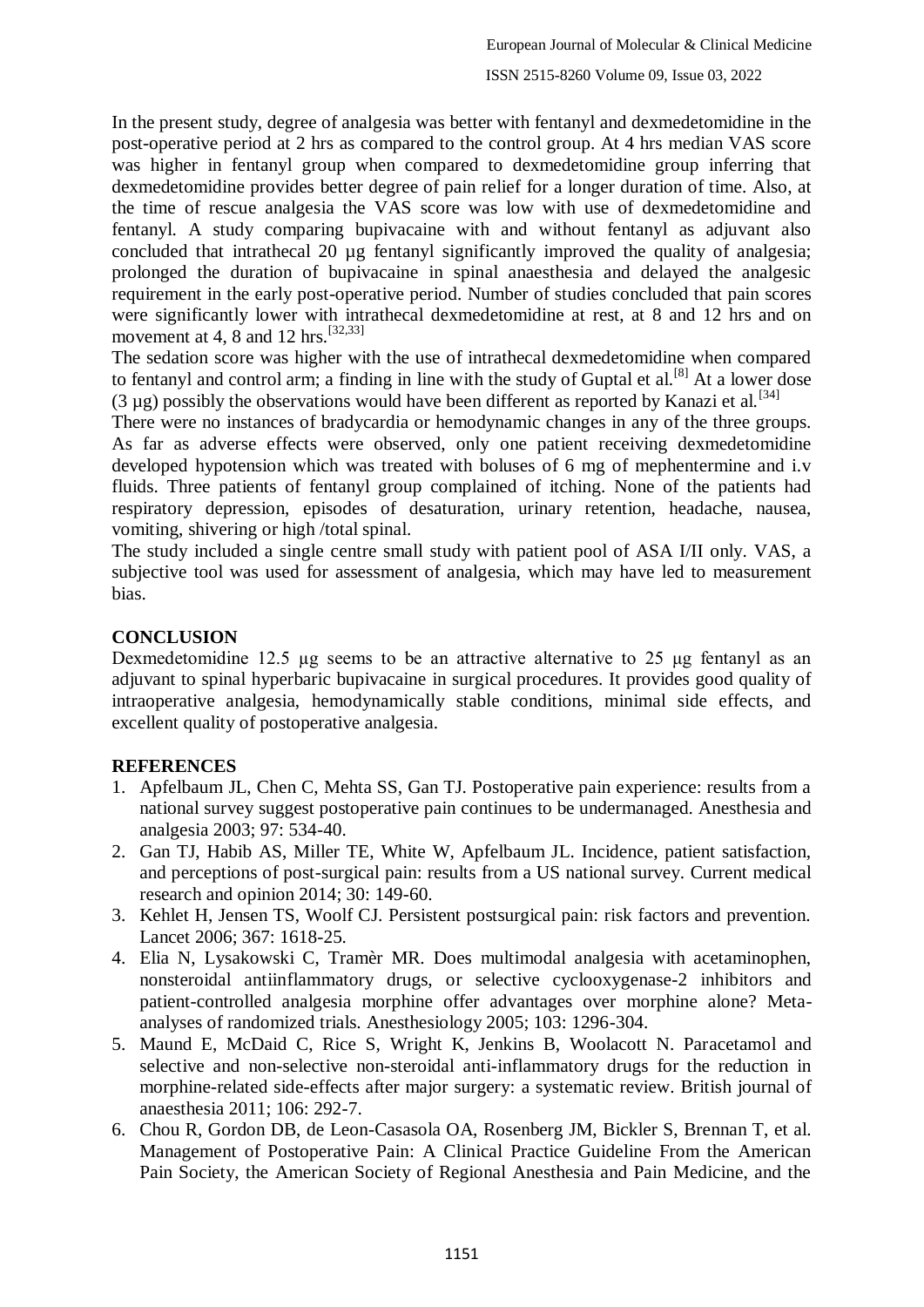American Society of Anesthesiologists' Committee on Regional Anesthesia, Executive Committee, and Administrative Council. The Journal of Pain 2016; 17: 131-57.

- 7. das Neves JF, Monteiro GA, de Almeida JR, Brun A, Cazarin N, Sant'Anna RS, et al. Spinal anesthesia for cesarean section: comparative study between isobaric and hyperbaric bupivacaine associated to morphine. Revista brasileira de anestesiologia 2003; 53: 573-8.
- 8. Gupta R, Verma R, Bogra J, Kohli M, Raman R, Kushwaha JK. A Comparative study of intrathecal dexmedetomidine and fentanyl as adjuvants to Bupivacaine. Journal of anaesthesiology, clinical pharmacology 2011; 27: 339-43.
- 9. Shafiei FT, McAllister RK, Lopez J. Bupivacaine. [Updated 2021 Aug 1]. In: StatPearls [Internet]. Treasure Island (FL): StatPearls Publishing; 2021 Jan-. Available from: https://www.ncbi.nlm.nih.gov/books/NBK532883/.
- 10. Sng BL, Siddiqui FJ, Leong WL, Assam PN, Chan ES, Tan KH, et al. Hyperbaric versus isobaric bupivacaine for spinal anaesthesia for caesarean section. The Cochrane database of systematic reviews 2016; 9: Cd005143.
- 11. Ryu HY, Kim JY, Lim HK, Yoon J, Yoo BS, Choe KH, et al. Bupivacaine induced cardiac toxicity mimicking an acute non-ST segment elevation myocardial infarction. Yonsei medical journal 2007; 48: 331-6.
- 12. Al-Ghanem SM, Massad IM, Al-Mustafa MM, Al-Zaben KR, Qudaisat IY, Qatawneh AM, et al. Effect of adding dexmedetomidine versus fentanyl to intrathecal bupivacaine on spinal block characteristics in gynecological procedures: A double blind controlled study. American journal of applied sciences 2009; 6: 882.
- 13. Hunt CO, Naulty JS, Bader AM, Hauch MA, Vartikar JV, Datta S, et al. Perioperative analgesia with subarachnoid fentanyl-bupivacaine for cesarean delivery. Anesthesiology 1989; 71: 535-40.
- 14. Al-Mustafa MM, Abu-Halaweh SA, Aloweidi AS, Murshidi MM, Ammari BA, Awwad ZM, et al. Effect of dexmedetomidine added to spinal bupivacaine for urological procedures. Saudi medical journal 2009; 30: 365-70.
- 15. Kanazi GE, Aouad MT, Jabbour-Khoury SI, Al Jazzar MD, Alameddine MM, Al-Yaman R, et al. Effect of low-dose dexmedetomidine or clonidine on the characteristics of bupivacaine spinal block. Acta anaesthesiologica Scandinavica 2006; 50: 222-7.
- 16. Gupta R, Verma R, Bogra J, Kohli M, Raman R, Kushwaha JK. A Comparative study of intrathecal dexmedetomidine and fentanyl as adjuvants to Bupivacaine. Journal of anaesthesiology, clinical pharmacology 2011; 27: 339-43.
- 17. Haynes S, Lawler P. An assessment of the consistency of ASA physical status classification allocation. Anaesthesia 1995; 50: 195-9.
- 18. Sheahan CG, Mathews DM. Monitoring and delivery of sedation. BJA: British Journal of Anaesthesia 2014; 113: ii37-ii47.
- 19. Barde MP, Barde PJ. What to use to express the variability of data: Standard deviation or standard error of mean? Perspectives in clinical research 2012; 3: 113-6.
- 20. Pogatzki-Zahn EM, Segelcke D, Schug SA. Postoperative pain-from mechanisms to treatment. Pain reports 2017; 2: e588.
- 21. Swain A, Nag DS, Sahu S, Samaddar DP. Adjuvants to local anesthetics: Current understanding and future trends. World J Clin Cases 2017; 5: 307-23.
- 22. Nersesyan H, Slavin KV. Current aproach to cancer pain management: Availability and implications of different treatment options. Ther Clin Risk Manag 2007; 3: 381-400.
- 23. Sullivan D, Lyons M, Montgomery R, Quinlan-Colwell A. Exploring Opioid-Sparing Multimodal Analgesia Options in Trauma: A Nursing Perspective. Journal of Trauma Nursing | JTN 2016; 23: 361-75.